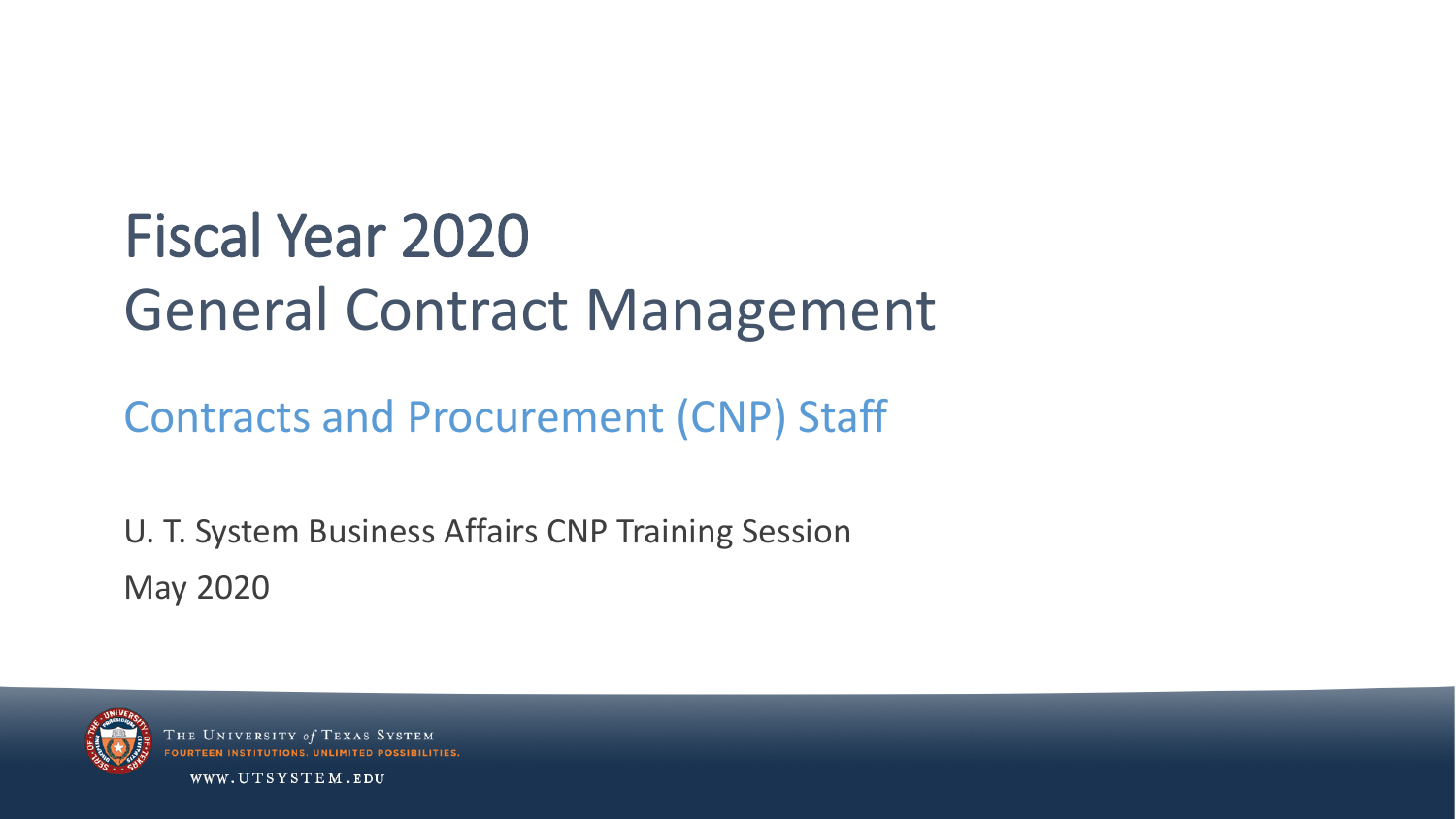#### General Contract Management Objectives

- Understanding: What makes a contract?
- Understanding: The Business Affairs Contract Processing Checklist
- Departmental Contract Administrators (DCAs) role and responsibilities in
	- Contract Monitoring
	- Contract Management
	- Contract Closeout
- CNP contract document submission requirements
- Identify types of contract documentation to be maintained, ideally in a central repository



**THE UNIVERSITY of**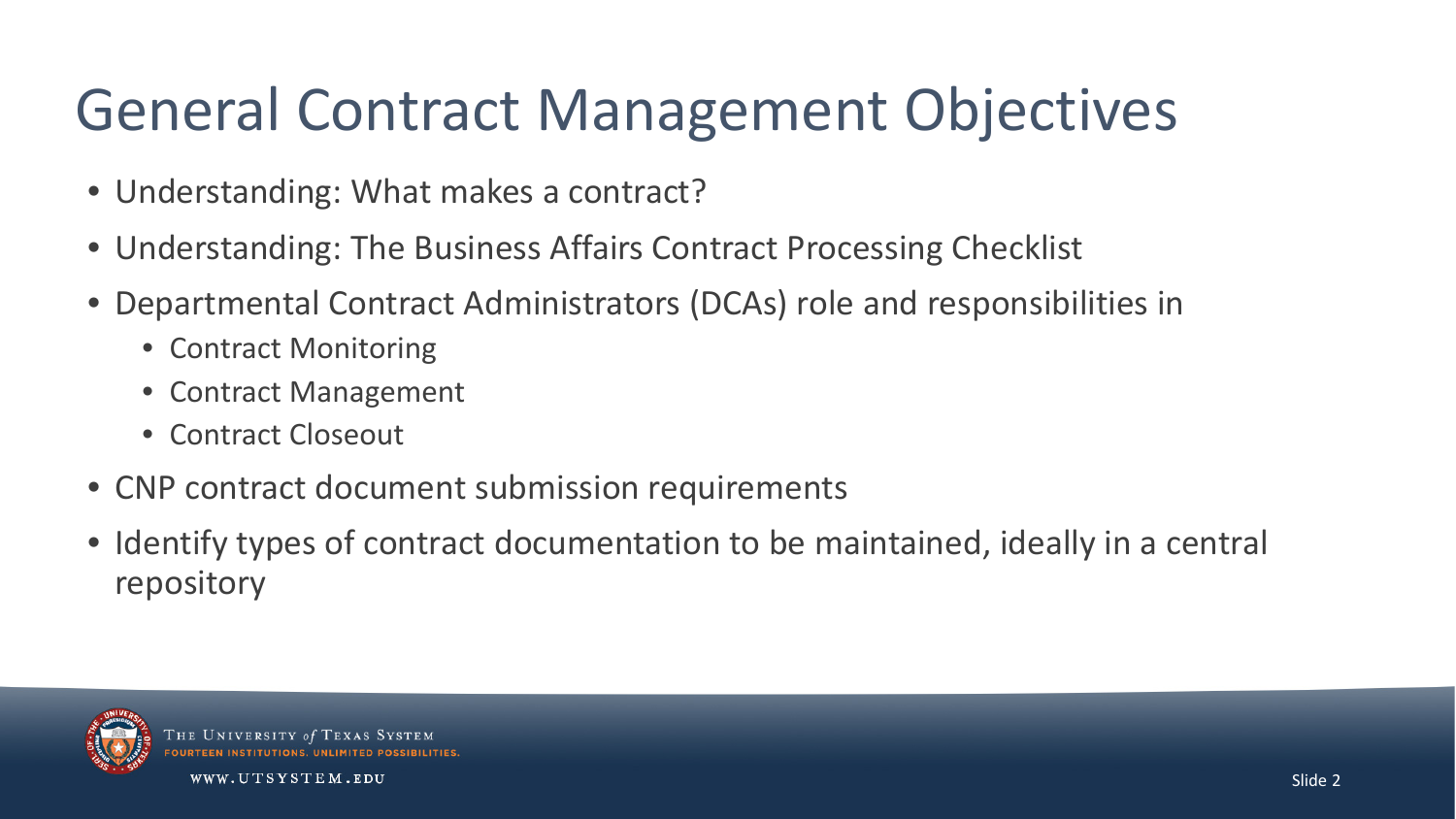#### UT System Administration - Procurement & Contracting Process





THE UNIVERSITY of TEXAS SYSTEM **FOURTEEN INSTITUTIONS. UNLIMITED POSSIBILITIES.** 

WWW.UTSYSTEM.EDU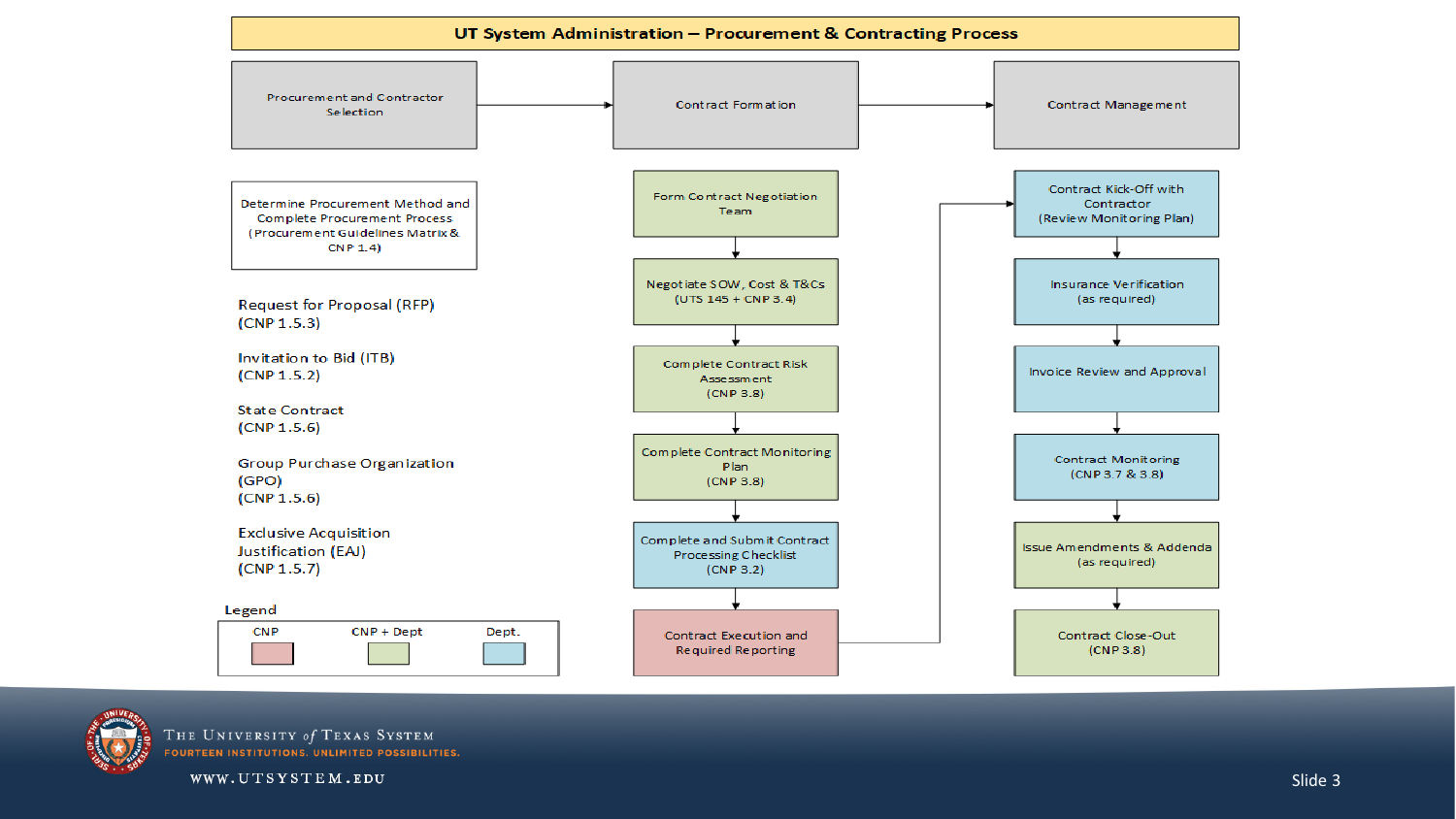#### Understanding: What makes a contract?

- A contract can be:
	- A hotel room block with or without a direct bill (in other words \$0 value to UT System (UT))
	- A catering event agreement
	- Authorization of Professional Services (APS) (<\$5,000/individual—e.g. speaker or musician)
	- A document a vendor asks to have signed that binds UT; especially if the terms and conditions are not spelled out, but accessible via web link
	- A project addendum (Exhibit B) to a master services agreement (e.g. search firms or contract staff)
	- An amendment that changes the term, the value or any terms, conditions or exhibits
	- A letter agreement
	- An interagency contract/interagency cooperation contract with another state agency (e.g. TxDOT)
	- A Memorandum of Understanding (MOU) with a UT institution or any other entity
- Does it require an authorized signature? If yes, it is probably a contract.

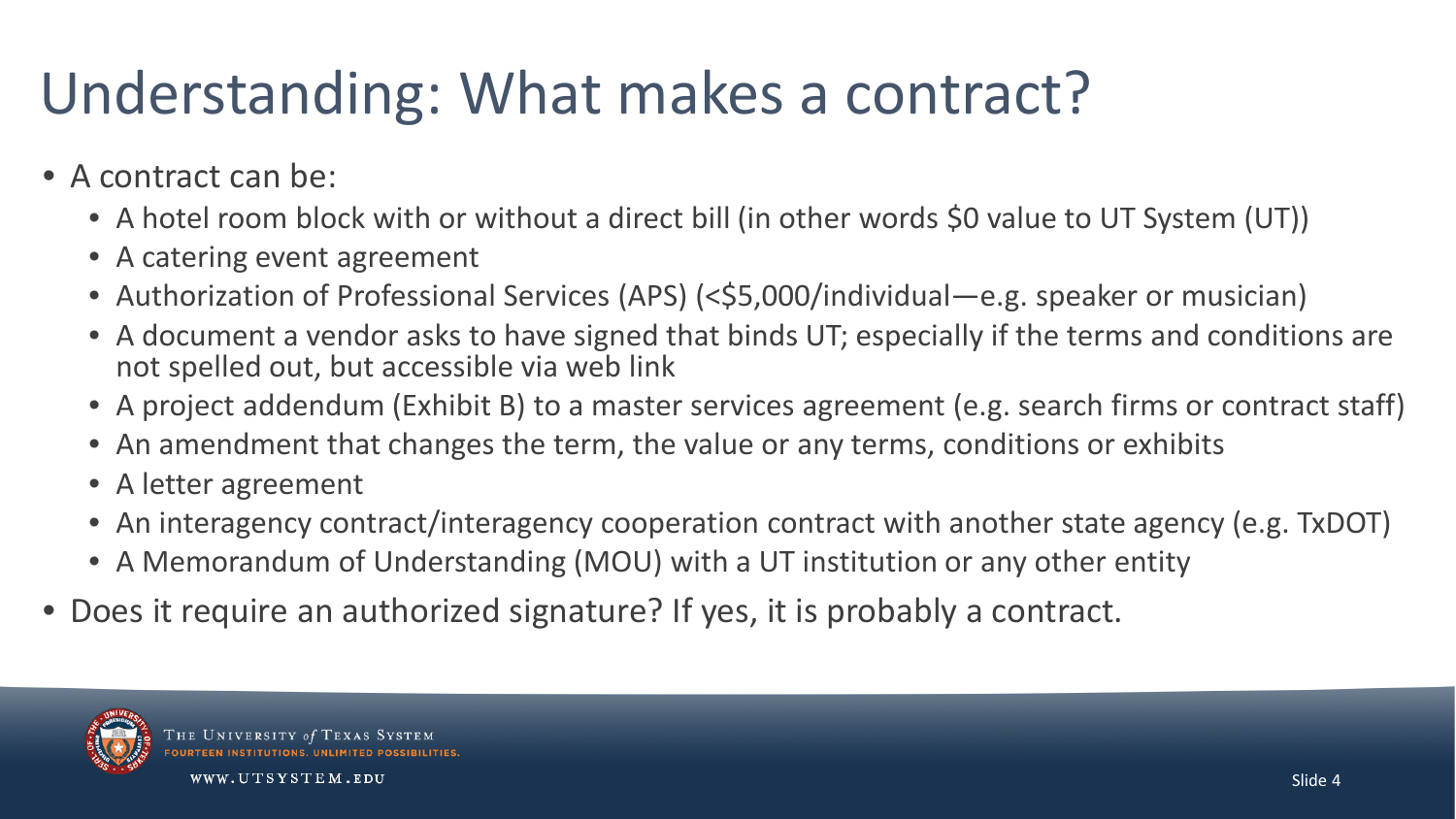## Understanding: What makes a contract? (cont.)

#### • All contracts require an authorized signature

Regents' *Rule* 10501, Sec. 2.5 System Administration and Systemwide Contracts. The Board of Regents delegates to the Executive Vice Chancellor for Business Affairs authority to execute and deliver on behalf of the Board contracts or agreements:

(a) affecting only System Administration,

(b) binding two or more institutions of the U. T. System with the concurrence of the institutions bound, or

(c) having the potential to benefit more than one institution of the U. T. System so long as participation is initiated voluntarily by the institution.

• UT System Administration uses MOUs as the vehicle for payments to the UT institutions. Please ask for assistance when drafting an MOU and send to CNP for review of the draft document before sending to the institution for signature. Please do not use Interagency (Cooperation) Contract. UT is not subject to *Texas Government Code*, Chapter 771 for contracts between UT institutions.

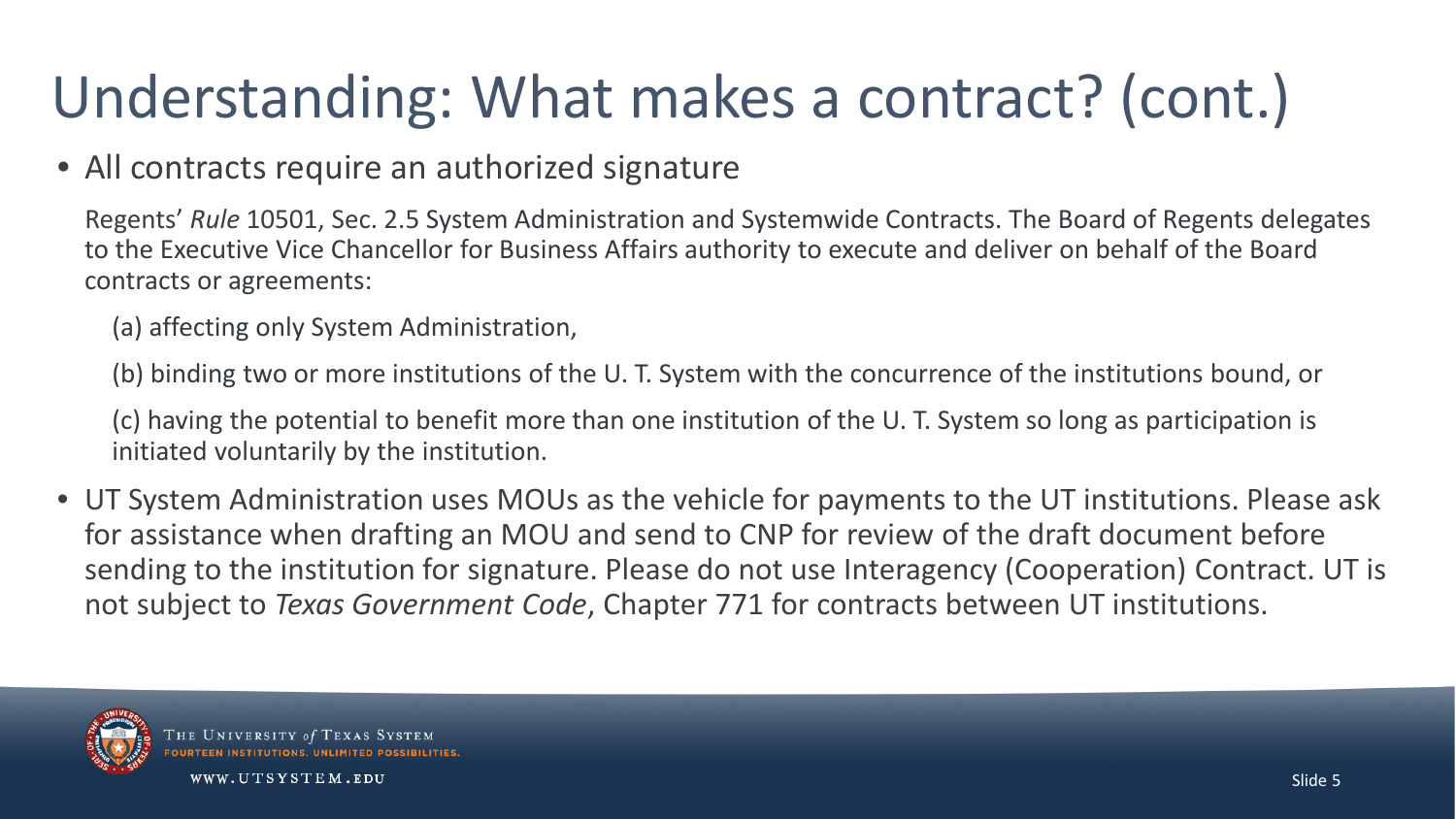## Understanding the Business Affairs Contract Processing Checklist (Checklist)

- Always use the link on the Business Affairs website for the most current form: <https://www.utsystem.edu/offices/business-affairs/contract-administration>
- What type of documents require the Checklist? (see slide 4)
- Why do we need the Checklist? The Checklist is a regulatory requirement (TEC 51.9337). The Checklist helps CNP determine key information about the attached document. This key information is used for state reporting purposes among other things. Prior to contract execution, the Checklist with attached contract package, requires approval from the Director, Contracts and Procurement.
- Since ultimately the contract goods/services belong to a specific department, accurate completion of the Checklist helps CNP determine how the contract will be monitored and with whom to speak if there are questions regarding a particular contract.

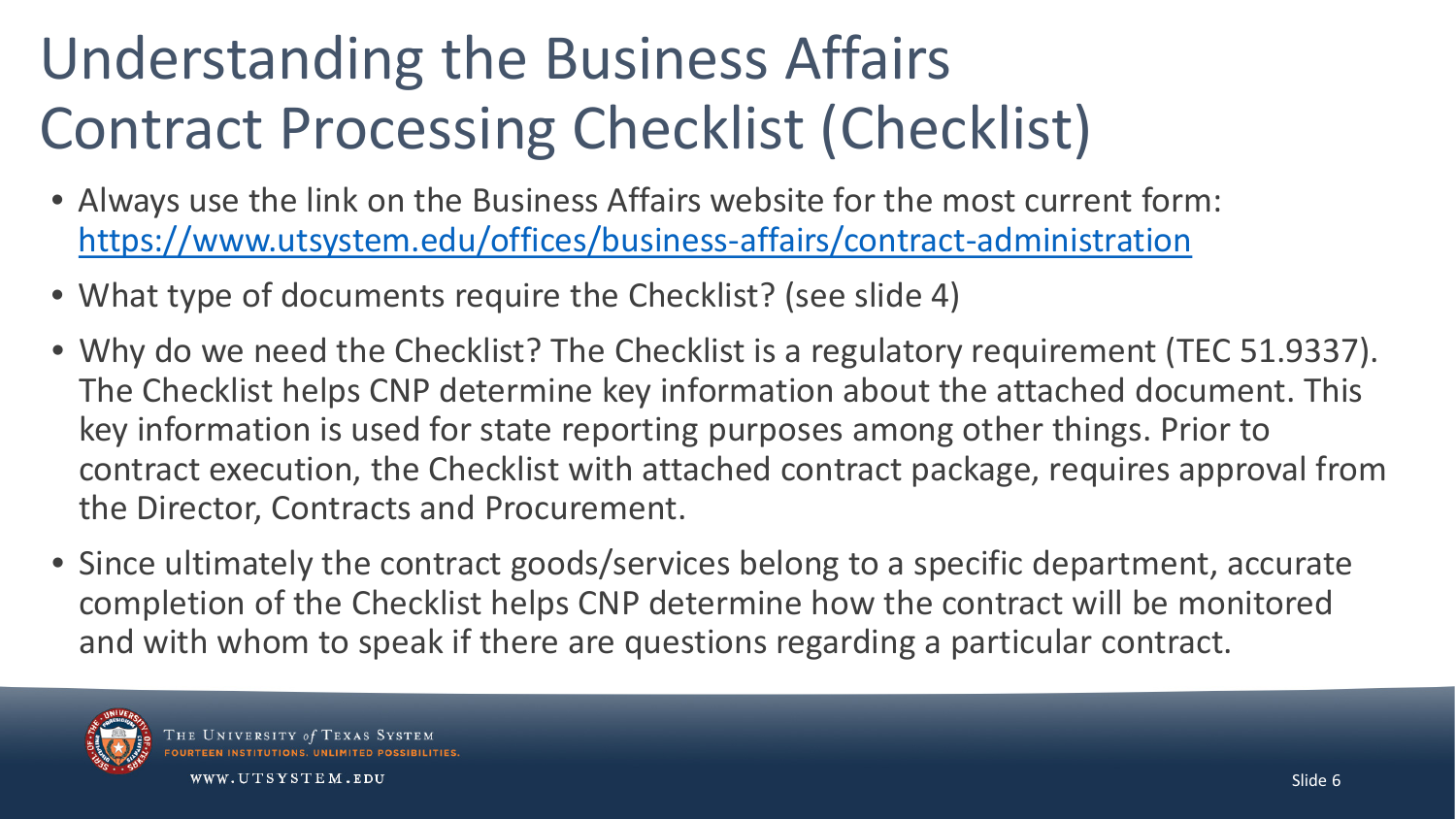## Understanding the Business Affairs Contract Processing Checklist (Checklist) (cont.)

- The Contract Summary and Purpose Statement are key to the goods/services provided. When completing this section, esp. if it is an amendment or project addendum, consider the general services of the contract and the specific services of the project addendum.
	- Executive Search --- Search for executive at UT ????
- Total Value of Contract—if you are working on a project addendum or an amendment; confirm total value, which includes potential spend.
- Term. It is important that we are documenting terms accurately. CNP depends on the DCA to know the original commencement dates and expiration date, including any possible renewals. If it is an amendment or project addendum, the dates for those are equally important as well as the **original** contract numbers.



UNIVERSITY of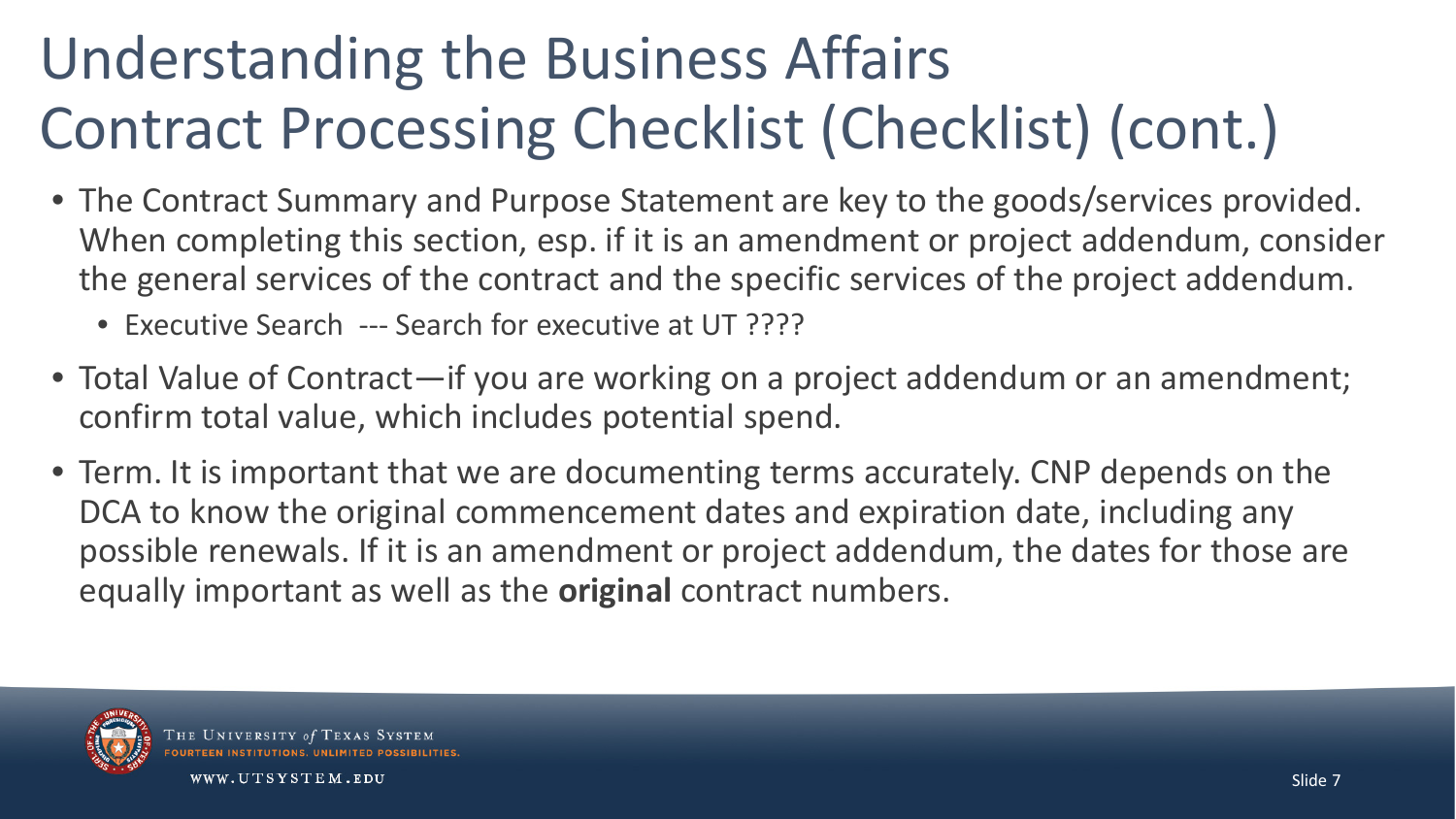## Understanding the Business Affairs Contract Processing Checklist (Checklist) (cont.)

- Responsible Purchaser. It is critical that procurement requirements are met with every contract that UT System Administration signs. The responsible purchaser working with the DCA will be able to assure that this happens.
- Just a reminder, many of you use contractors that potentially will have access to an account on U. T. System Administration's computer system. When completing the checklist, question no. 4 on page 2 is a reminder for you as DCA to confirm completion of this requirement by the contractor before requesting that the contractor be granted access.



UNIVERSITY O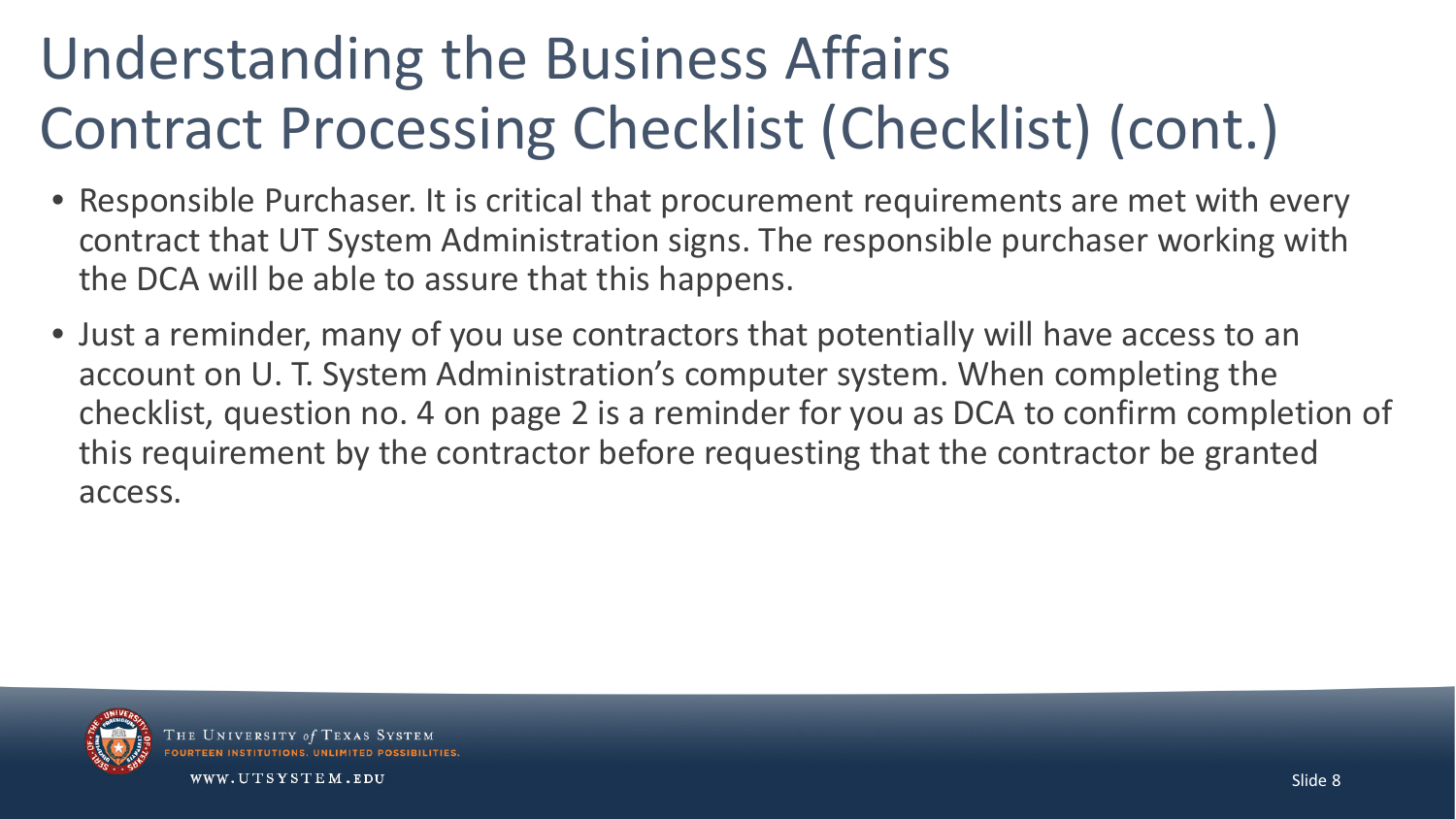#### DCA Roles and Responsibilities: Contract Monitoring



- Be familiar with key schedule dates and other items that could impact the ability to properly continue service under the contract:
	- Expiration date of Initial Term
	- Number of Renewal Term(s) available
	- Invoices, fee cap and monitoring requirement
		- Review and approve invoices
		- Quarterly reporting on spend
		- Understand when Board of Regents approval is required
	- Annual Accessibility / VPAT requirement
	- Annual Information Security requirement
	- HB3834 Cybersecurity Training requirement

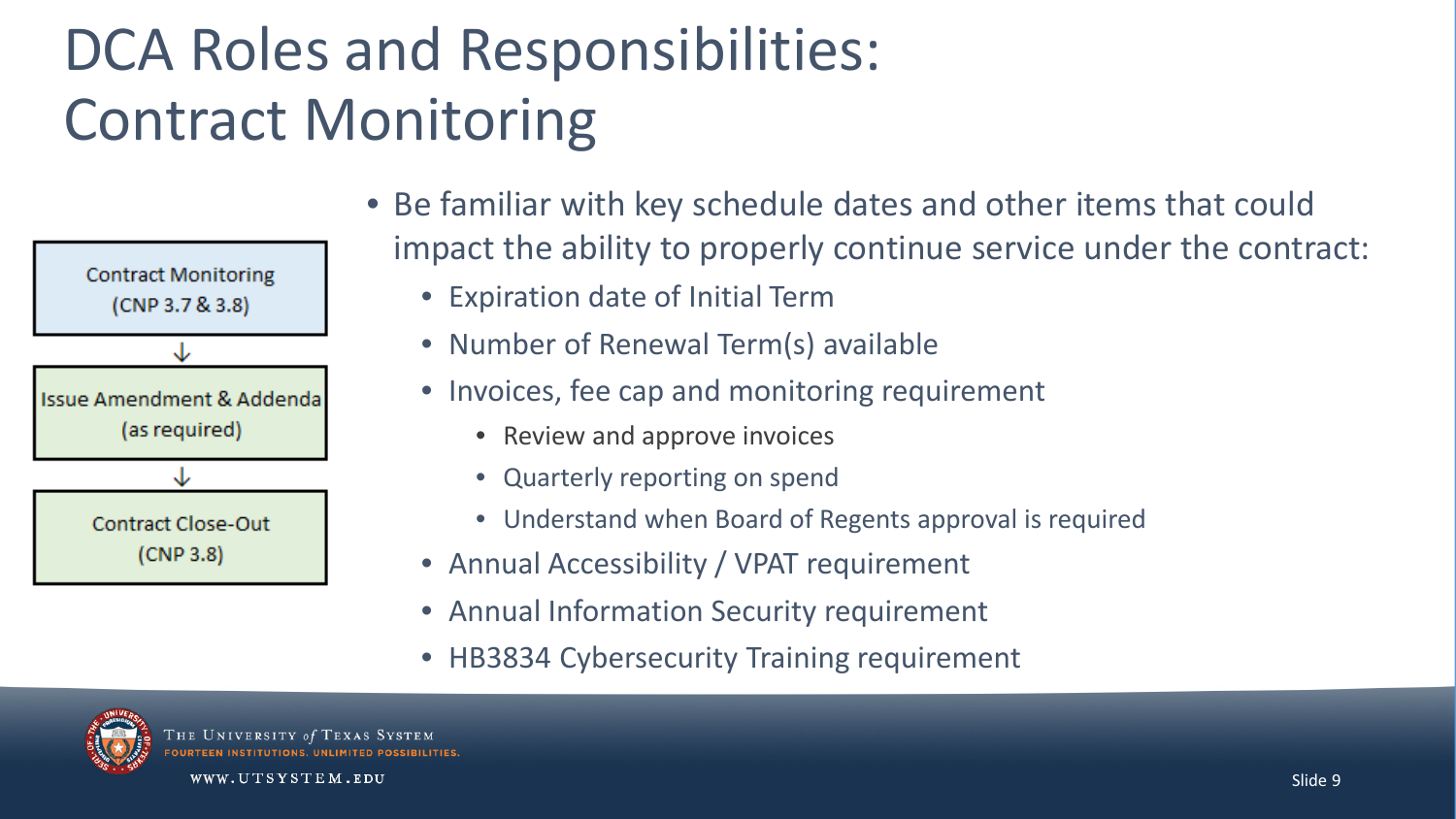#### DCA Roles and Responsibilities: Contract Management



- The DCA is responsible through monitoring the contract for any contract modifications that may be required and should notify CNP as soon as reasonably possible so that CNP can assist with any necessary documentation
	- •Amendments
	- •Addendum to Agreement
	- •Project Addendum



THE UNIVERSITY of TEXAS SYSTEM **FOURTEEN INSTITUTIONS, UNLIMITED POSSIBILITIES**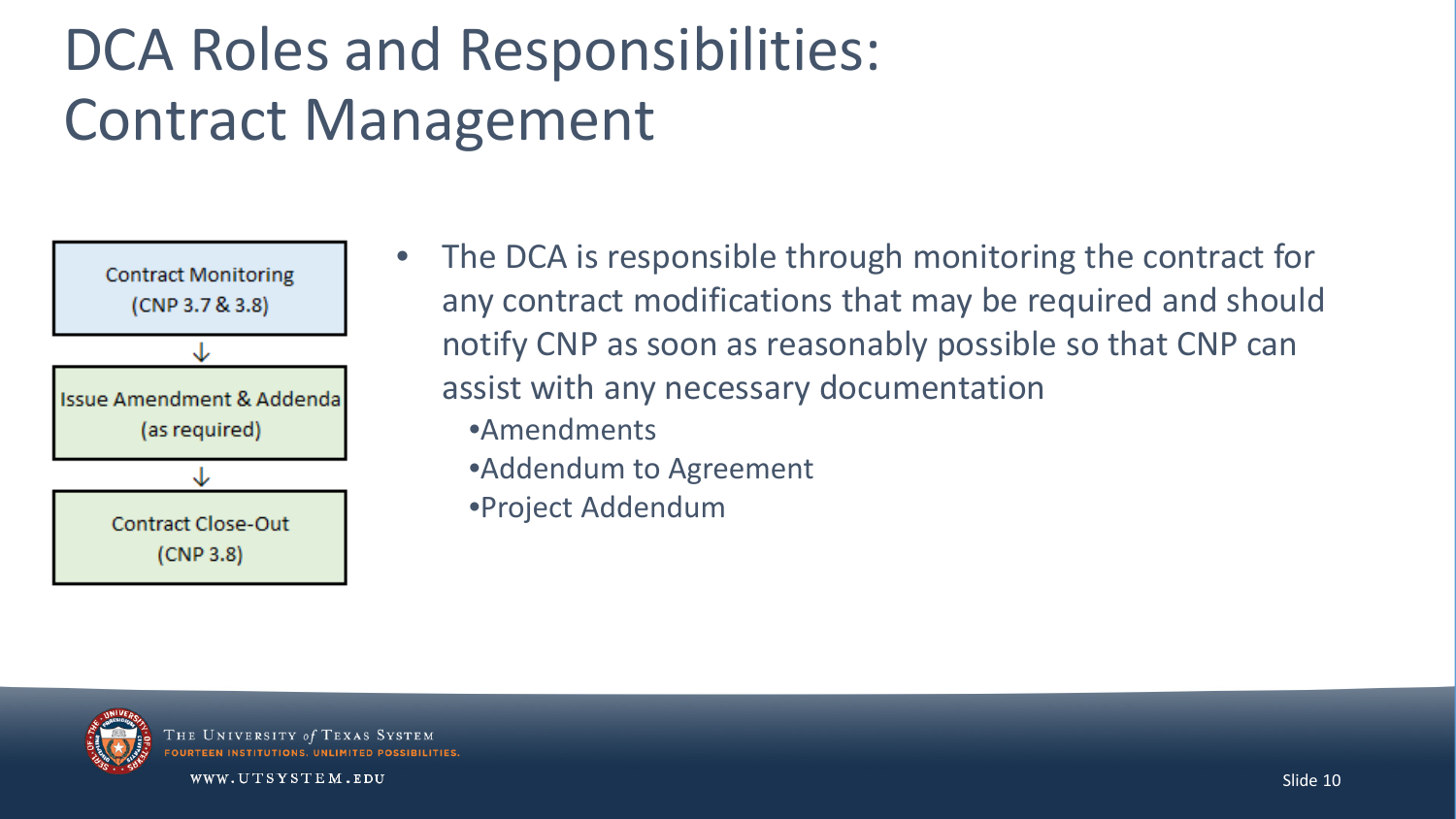#### DCA Roles and Responsibilities: Contract Management (cont.)

- A full list of the DCA's responsibilities can be found at:
	- CNP Contracting Procedures Sec. 3.7 [Departmental Contract Administrator Responsibilities](https://www.utsystem.edu/offices/contracts-and-procurement/37-contract-administrator-responsibilities)
- The DCA **does not have the authority** to:
	- Instruct contractor to start work before the contract is fully executed (signed by both parties).
	- Change the terms or scope of the contract without a formal amendment.
	- Direct contractor to perform work that is not specifically described in the SOW and funded by the contract.
		- Do not enter into project addenda that add terms & conditions not found in the master agreement.
	- Extend the term of the contract without a formal written amendment.
	- Allow contractor to incur costs in excess of the cap or limit set by the contract.



**THE UNIVERSITY of**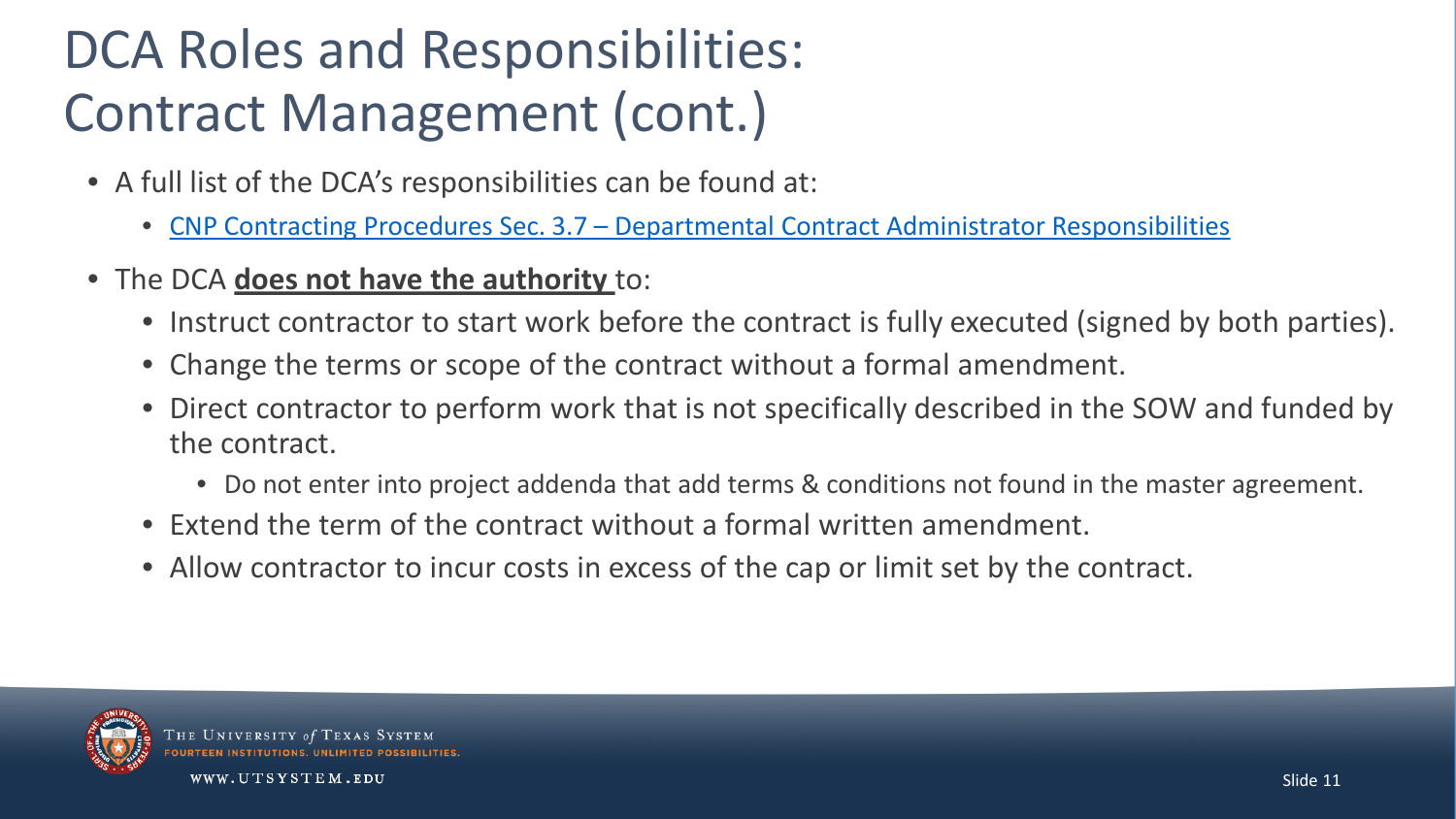#### DCA Role and Responsibilities: Contract Processing Checklist

- Prior to contract (modification) submission to CNP, complete and attach a Checklist:
	- Always use the link on the Business Affairs website for the most current form: <https://www.utsystem.edu/offices/business-affairs/contract-administration>
	- Most recent updates:
		- 1. HSP
		- 4. Cybersecurity training; and
		- 5. Privacy Officer review



THE UNIVERSITY of TEXAS SYSTEM COUPTEEN INSTITUTIONS UNLIMITED POSS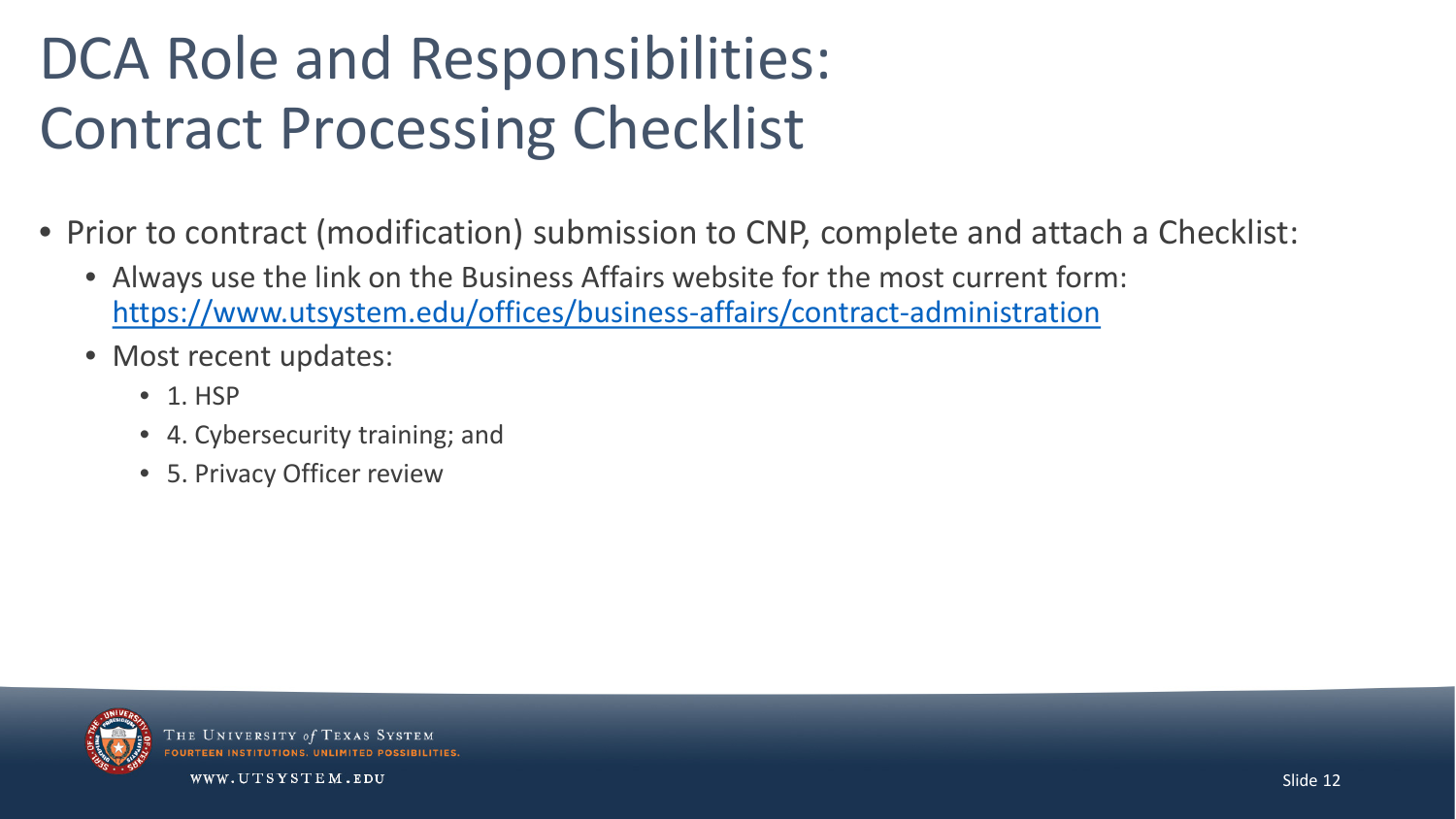#### Contract Execution and Required Reporting

- After the DCA submits the contract package to CNP, CNP will review the contract package and arrange for authorized UT signature
	- Contractor should sign before UT signs
- CNP will assign a contract ID and return a fully-signed copy of the contract to the DCA
- DCA is responsible for providing a fully-signed contract to the contractor
- CNP manages all reporting responsibilities (e.g. LBB and transparency reporting)



HE UNIVERSITY of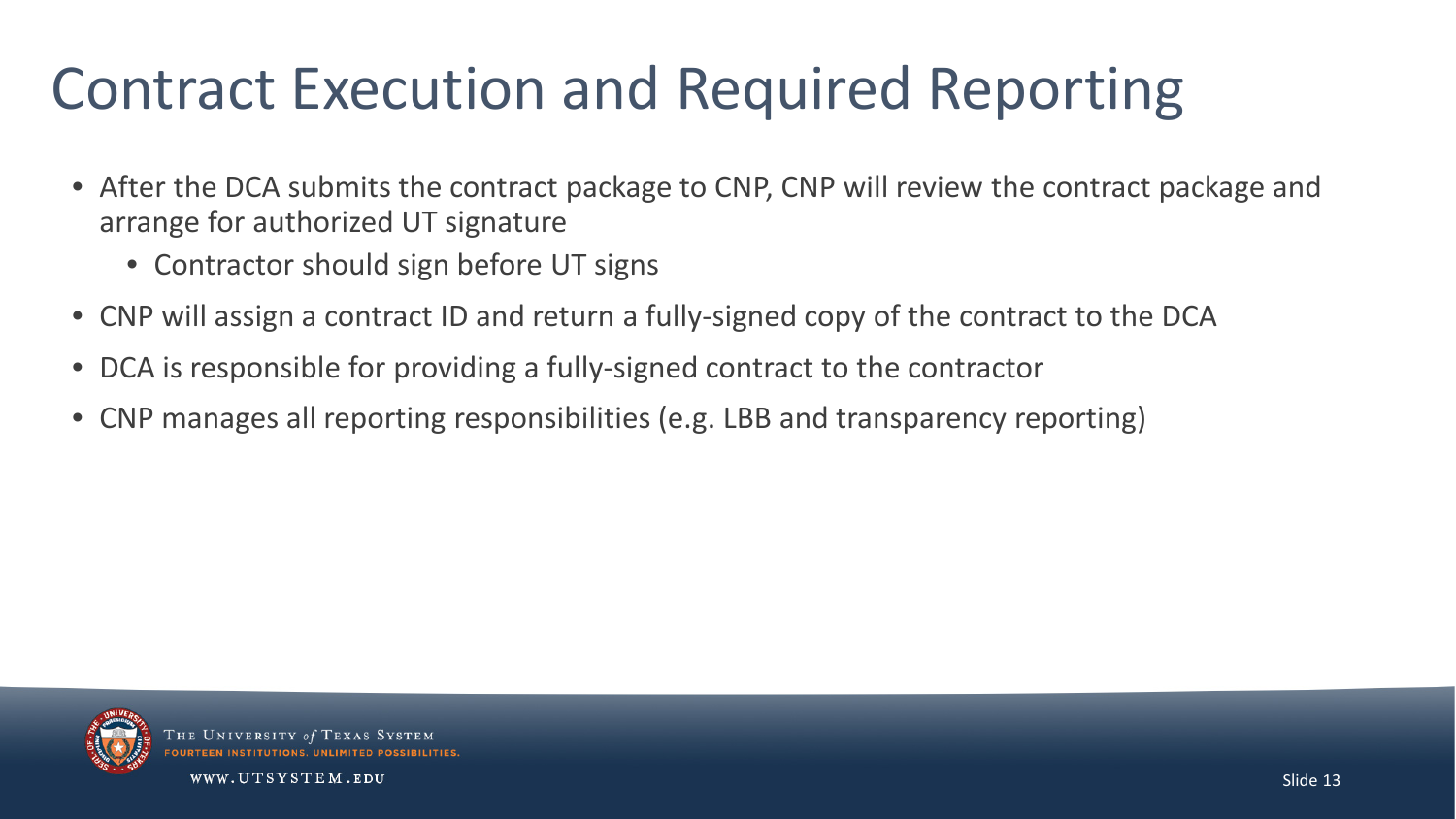#### Contract Documentation

- The DCA and CNP must ensure that all contract-related documentation is maintained, ideally in a central repository:
	- Contract and all amendments, addenda and other changes to the contract
	- Specifications, drawings, manuals, and other reference materials
	- Procurement Process documentation, which may include an EAJ or Best Value Determination
	- Notices to proceed, stop work, correct deficiencies, and any other notices arising from a contract
	- HUB Subcontracting Plan (HSP) and all HUB Progress Assessment Reports submitted to support payment of invoices
	- Contractor invoices and supporting documentation including information regarding discounts, contract deductions, and fee adjustments



**THE UNIVERSITY of**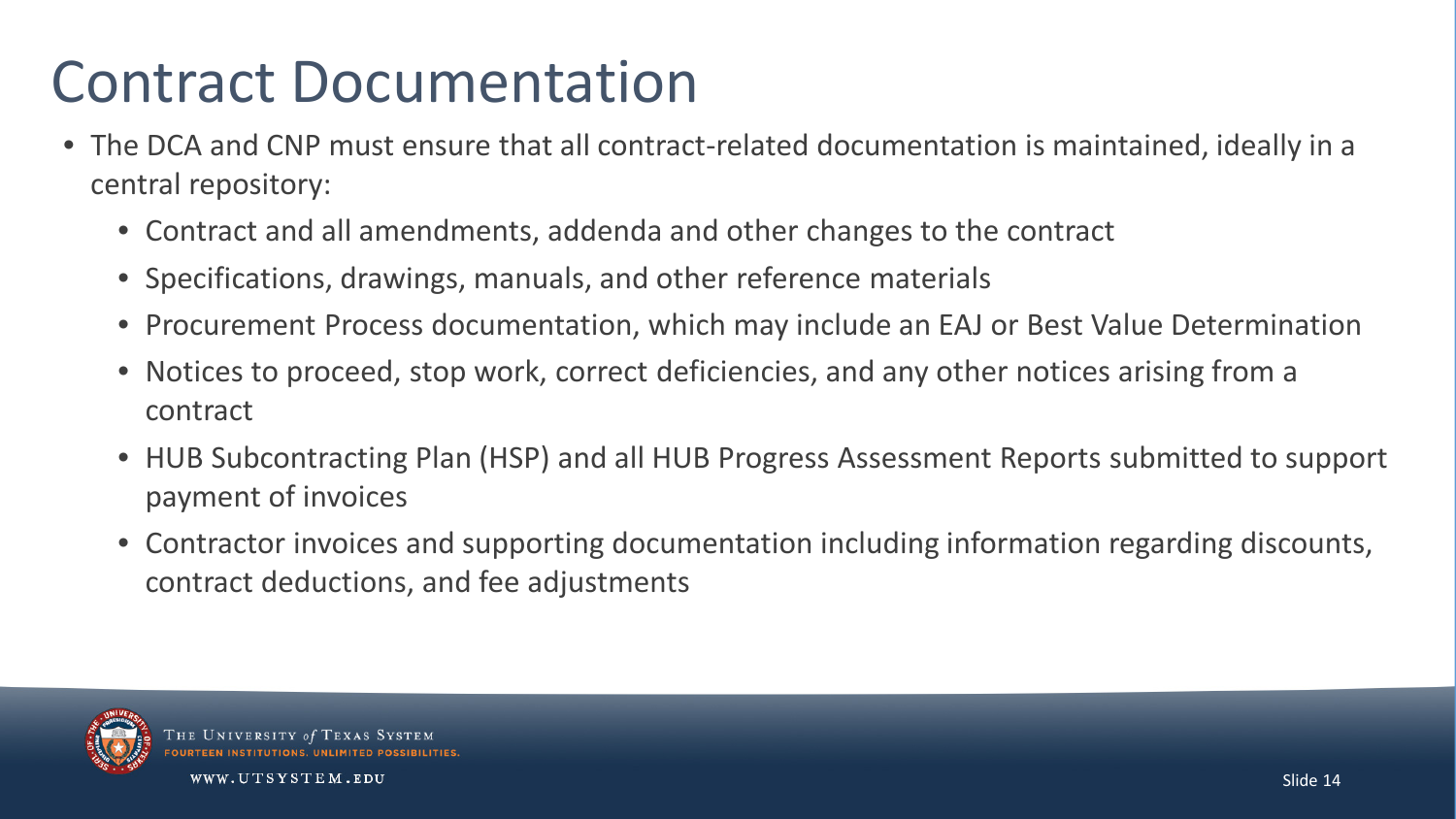#### DCA Roles and Responsibilities: Contract Closeout

- Validate that all contract deliverables have been completed and accepted
- Validate that all invoices have been received and paid
- Perform a review with contractor to make sure there are no open issues
- Evaluate contractor performance
- Assure that all required documentation is in the contract file



**HE UNIVERSITY 01**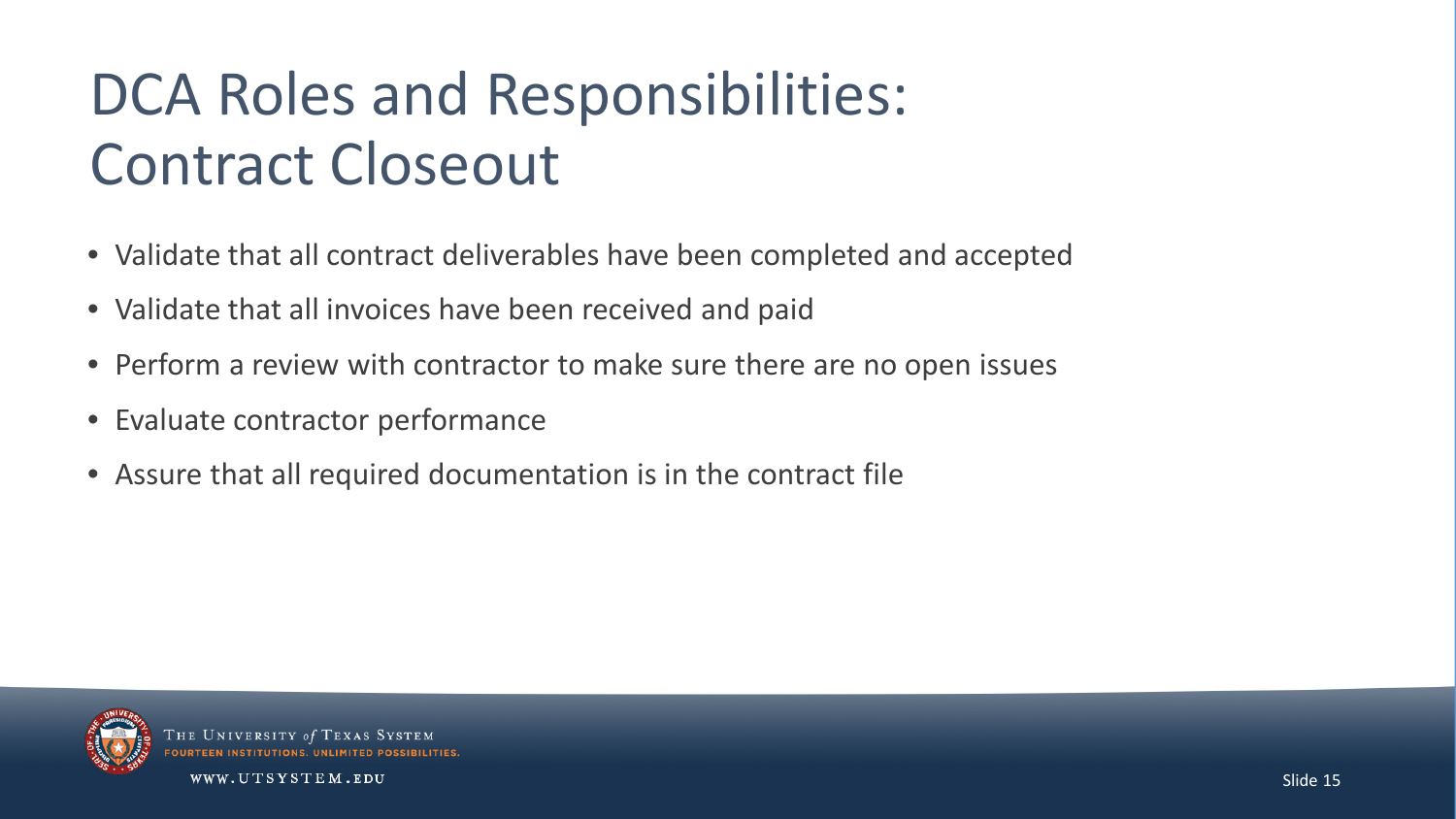#### Contract Management: Reference Materials

UT System Administration Office of Contracts and Procurement Procedures:

- 1. [General Purchasing Procedures](https://www.utsystem.edu/offices/contracts-and-procurement/general-purchasing-procedures)
- 2. [Special Handling/General Information](https://www.utsystem.edu/offices/contracts-and-procurement/special-handlinggeneral-information)
- 3. [Contracting Procedures](https://www.utsystem.edu/offices/contracts-and-procurement/contracting-procedures-0)

[UT System Administration: Contract Management Handbook](https://www.utsystem.edu/offices/contracts-and-procurement/forms-and-guides)

[State of Texas Procurement and Contract Management Guide](https://comptroller.texas.gov/purchasing/publications/procurement-contract.php)



THE UNIVERSITY of OURTEEN INSTITUTIONS UNLIM